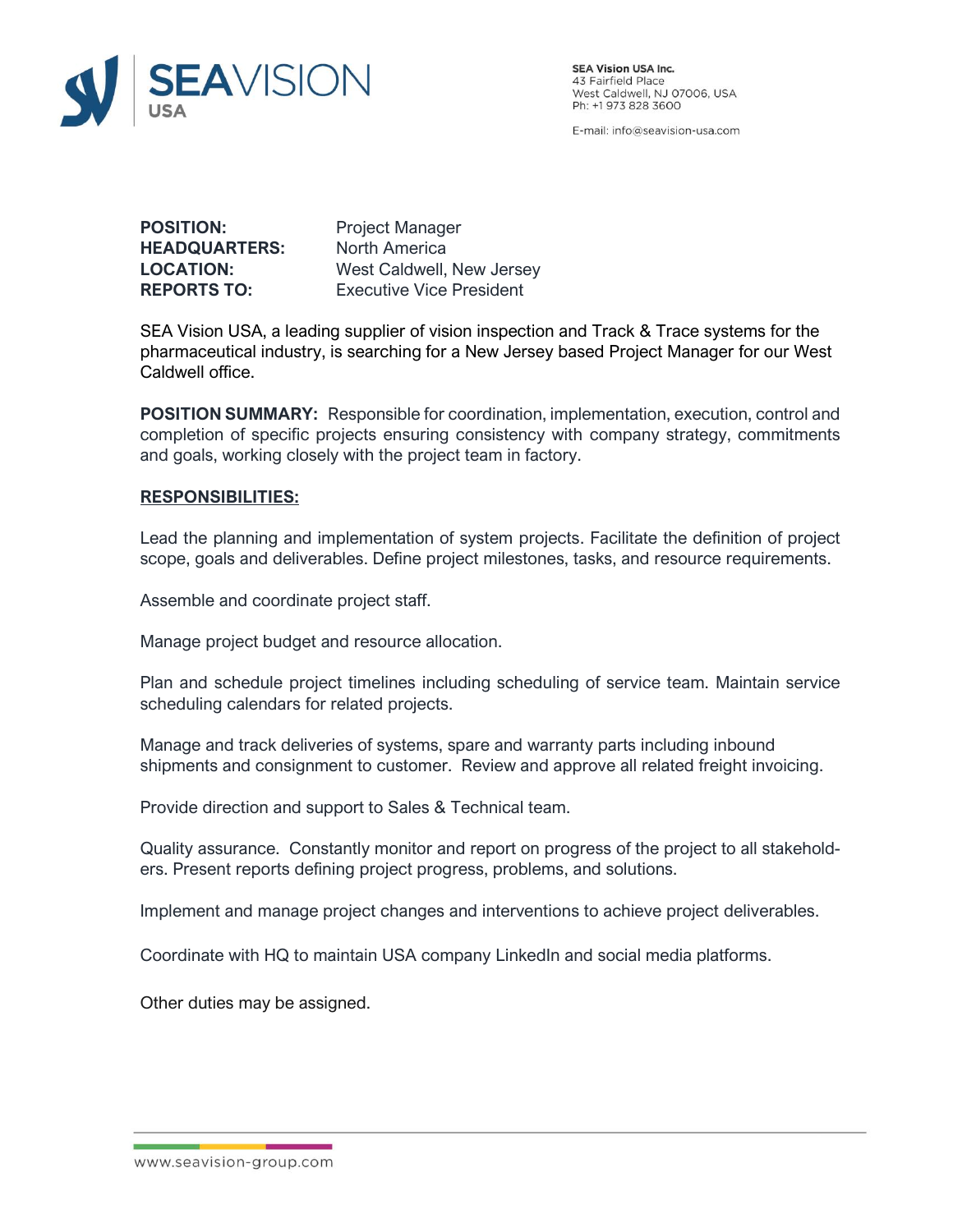

**SEA Vision USA Inc.** 43 Fairfield Place<br>West Caldwell, NJ 07006, USA Ph: +1 973 828 3600

E-mail: info@seavision-usa.com

# **THE PERSON:**

## **Pivotal Experience & Expertise**

**Functional Experience:** Qualification in project management or equivalent. Knowledge of both theoretical and practical aspects of project management. Knowledge of project management techniques and tools.

**Industry Experience & Tenure:** 2-3 years' broad experience in Project Management with knowledge of visual inspection systems and applications.

**Business Acumen:** Understands business implications of decisions. Displays orientation to profitability. Demonstrates knowledge of market and competition. Aligns work with strategic goals.

### **Competencies:**

**Adaptability:** Adapts to changes in the work environment. Manages competing demands and changes approach or method to best fit the situation.

**Collaboration and Teamwork:** Balances team and individual responsibilities. Contributes to building a positive team spirit.

**Customer Service:** Focuses on serving customers as the organization's top priority. Understands needs, creates distinctive value, and builds meaningful relationships. Aligns organization and resources to deliver on customer commitments. Driven to create value for customers.

**Expert Communication:** Excellent verbal and written communication skills. Responds promptly to customer needs to meet commitments.

**Innovation:** Displays original thinking and creativity and meets challenges with resourcefulness.

**Learning:** Curious, open-minded and an avid listener who welcomes broad input, criticism and feedback.

**Motivation:** Sets and achieves challenging goals. Demonstrates persistence and overcomes obstacles and measures self against standard of excellence.

#### www.seavision-group.com